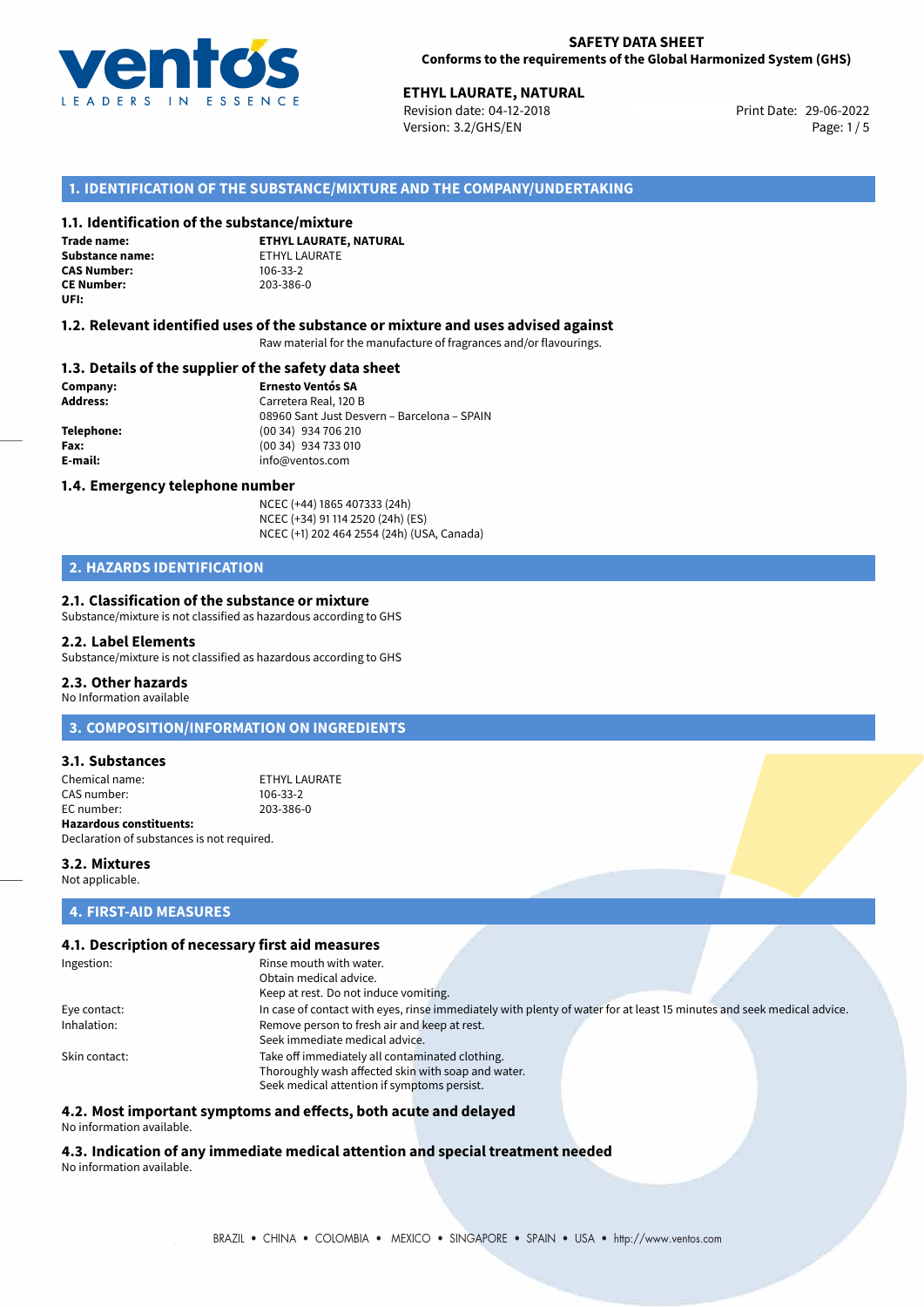

Revision date: 04-12-2018 Version: 3.2/GHS/EN Page: 2 / 5

## **5. FIRE-FIGHTING MEASURES**

### **5.1. Extinguishing Media**

Water spray, carbon dioxide, dry chemical powder or appropriate foam. For safety reasons do not use full water jet.

#### **5.2. Special hazards arising from the substance or mixture**

Known or Anticipated Hazardous Products of Combustion: Emits toxic fumes under fire conditions.

#### **5.3. Advice for firefighters**

High temperatures can lead to high pressures inside closed containers. Avoid inhalation of vapors that are created. Use appropriate respiratory protection. Do not allow spillage of fire to be poured into drains or watercourses. Wear self-contained breathing apparatus and protective clothing.

## **6. ACCIDENTAL RELEASE MEASURES**

#### **6.1. Personal precautions, protective equipment and emergency procedures**

Evacuate surronding areas. Ensure adequate ventilation. Keep unnecessary and unprotected personnel from entering. Do not breathe vapor/spray. Avoid contact with skin and eyes. Information regarding personal protective measures: see section 8.

#### **6.2. Environmental precautions**

To avoid possible contamination of the environment, do not discharge into any drains, surface waters or groundwaters.

#### **6.3. Methods and materials for containment and cleaning up**

Cover with an inert, inorganic, non-combustible absorbent material (e.g. dry-lime, sand, soda ash). Place in covered containers using non-sparking tools and transport outdoors. Avoid open flames or sources of ignition (e.g. pilot lights on gas hot water heater). Ventilate area and wash spill site after material pickup is complete.

#### **6.4. Reference to other sections**

Information regarding exposure controls, personal protection and disposal considerations can be found in sections 8 and 13.

#### **7. HANDLING AND STORAGE**

#### **7.1. Precautions for safe handling**

Do not store or handle this material near food or drinking water. Do not smoke. Avoid contact with the eyes, skin and clothing. Wear protective clothing and use glasses. Observe the rules of safety and hygiene at work. Keep in the original container or an alternative made from a compatible material.

#### **7.2. Conditions for safe storage, including any incompatibilities**

Store in tightly closed and preferably full containers in a cool, dry and ventilated area, protected from light. Keep away from sources of ignition (e.g. hot surfaces, sparks, flame and static discharges). Keep away from incompatible materials (see section 10).

#### **7.3. Specific end use(s)**

No information available.

## **8. EXPOSURE CONTROLS AND PERSONAL PROTECTION**

#### **8.1. Control parameters**

Components with occupational exposure limits: None known.

#### **8.2. Exposure controls**

Measures should be taken to prevent materials from being splashed into the body. Provide adequate ventilation, according to the conditions of use. Use a mechanical exhaust if required.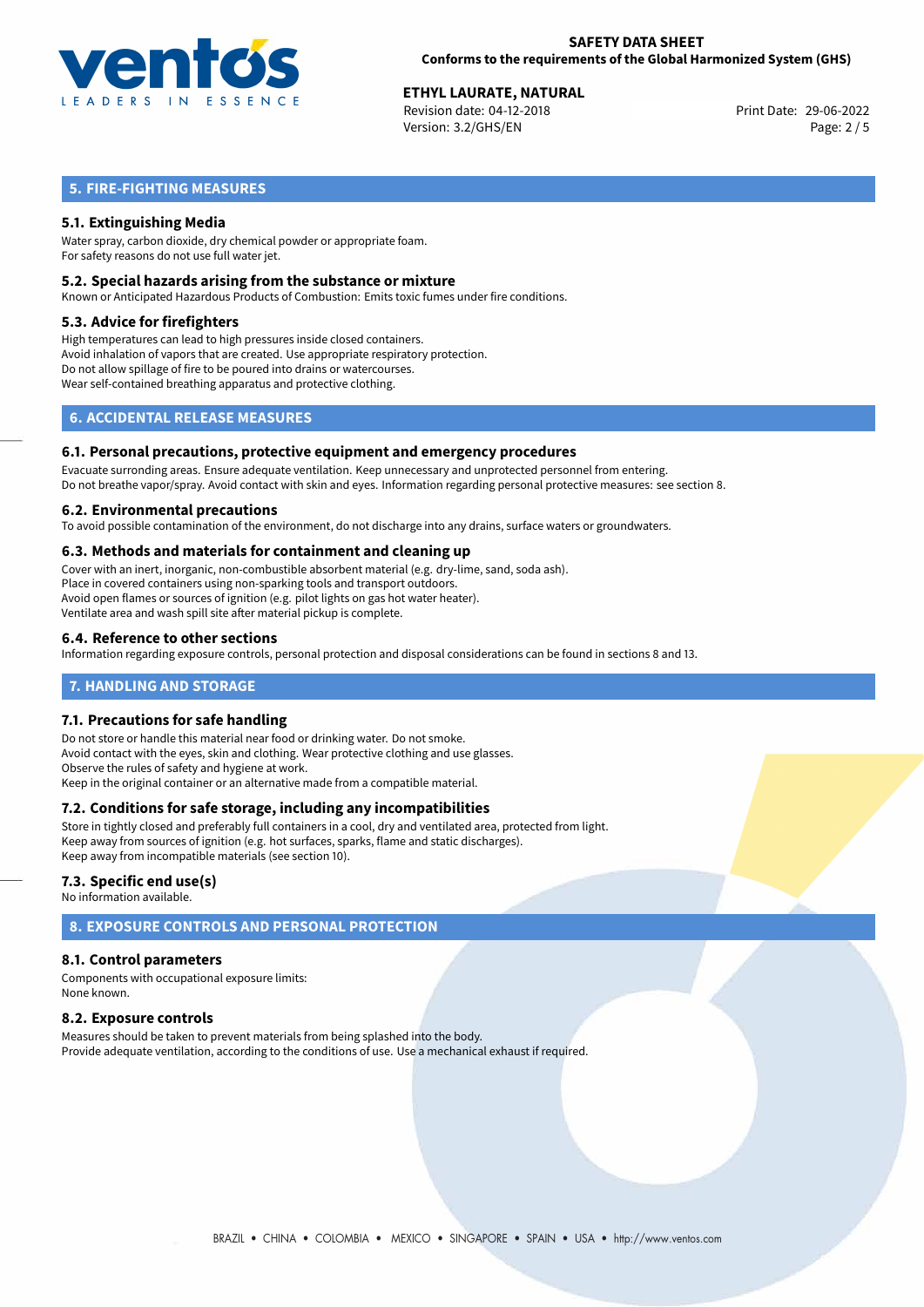

Revision date: 04-12-2018 Version: 3.2/GHS/EN Page: 3 / 5

#### **8.3. Individual protection measures, such as personal protective equipment**

Eye/Face protection: Chemical safety goggles are recommended. Wash contaminated goggles before reuse. Chemical-resistant gloves are recommended. Wash contaminated gloves before reuse. Body protection: Personal protective equipment for the body should be selected based on the task being performed and the risks involved. Respiratory Protection: In case of insufficient ventilation, use suitable respiratory equipment. Environmental exposure controls: Emissions from ventilation or process equipment should be checked to ensure they comply with environmental protection legislation. In some cases, filters or engineering modifications to the process equipment will be necessary to reduce emissions to acceptable levels.

## **9. PHYSICAL AND CHEMICAL PROPERTIES**

#### **9.1. Information on basic physical and chemical properties**

| Liquid                    |
|---------------------------|
| Conforms to standard      |
| Conforms to standard      |
| Not determined            |
| Not determined            |
| Not determined            |
| 269°C (1 atm)             |
| 110 $\degree$ C           |
| Not determined            |
| Not determined            |
| Not determined            |
| Not determined            |
| Not determined            |
| Not determined            |
| $0,857-0,867$ g/mL (20°C) |
| $0,857 - 0,867$ (20°C)    |
| <b>INSOLUBLE IN WATER</b> |
| SOLUBLE IN ETHANOL        |
| Not determined            |
| Not determined            |
| Not determined            |
| Not determined            |
| Not determined            |
| Not determined            |
| Not determined            |
|                           |

#### **10. STABILITY AND REACTIVITY**

#### **10.1. Reactivity**

No hazardous reactions if stored and handled as prescribed/indicated.

#### **10.2. Chemical stability**

The product is stable if stored and handled as prescribed/indicated.

#### **10.3. Possibility of hazardous reactions**

No hazardous reactions if stored and handled as prescribed/indicated.

#### **10.4. Conditions to Avoid**

Conditions to Avoid: Excessive heat, flame or other ignition sources.

#### **10.5. Incompatible materials**

Avoid contact with strong acids and bases and oxidizing agents.

#### **10.6. Hazardous decomposition products**

During combustion may form carbon monoxide and unidentified organic compounds.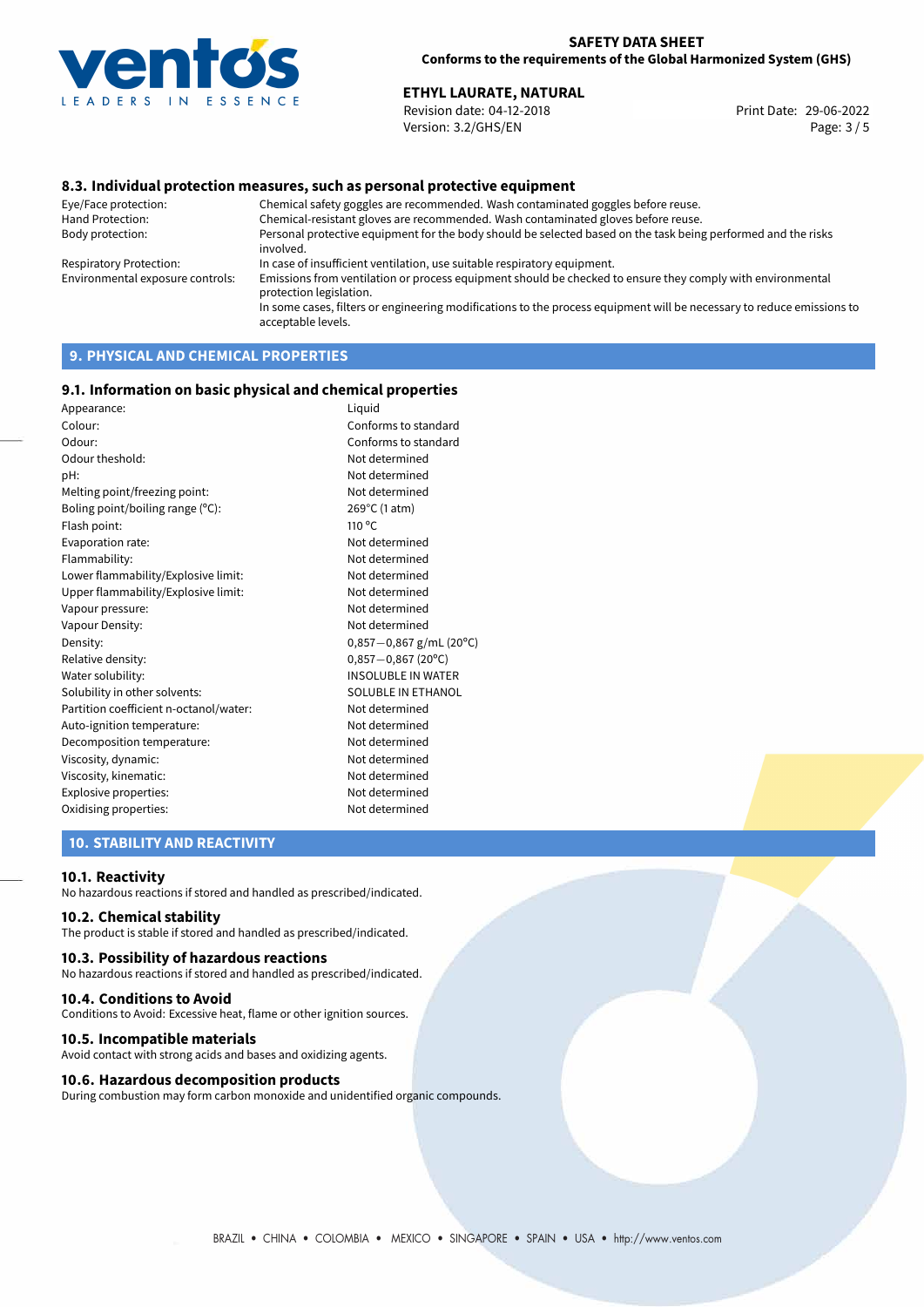

Revision date: 04-12-2018 Version: 3.2/GHS/EN Page: 4 / 5

## **11. TOXICOLOGICAL INFORMATION**

| Acute toxicity                    | Based on the data available, the criteria for classification are not met. |
|-----------------------------------|---------------------------------------------------------------------------|
| <b>Skin corrosion/irritation</b>  | Based on the data available, the criteria for classification are not met. |
| Serious eye damage/irritation     | Based on the data available, the criteria for classification are not met. |
| Respiratory or skin sensitisation | Based on the data available, the criteria for classification are not met. |
| Germ cell mutagenicity            | Based on the data available, the criteria for classification are not met. |
| <b>Carcinogenicity</b>            | Based on the data available, the criteria for classification are not met. |
| Reproductive toxicity             | Based on the data available, the criteria for classification are not met. |
| <b>STOT-single exposure</b>       | Based on the data available, the criteria for classification are not met. |
| <b>STOT-repeated exposure</b>     | Based on the data available, the criteria for classification are not met. |
| <b>Aspiration hazard</b>          | Based on the data available, the criteria for classification are not met. |

## **12. ECOLOGICAL INFORMATION**

#### **12.1. Toxicity**

**Assessment:**

Based on the data available, the criteria for classification are not met. **Experimental/calculated data:** No information available.

## **12.2. Degradability**

No information available.

#### **12.3. Bioaccumulative potential**

No information available.

#### **12.4. Soil mobility**

No information available.

## **12.5. Other adverse effects**

See also sections 6, 7, 13 and 15 Do not allow to get into waste water or waterways.

#### **13. DISPOSAL CONSIDERATIONS**

#### **13.1. Waste treatment methods**

Dispose of in accordance with national and local environmental regulations.

#### **14. TRANSPORT INFORMATION**

|                                  | <b>ADR/RID/ADN</b>                | <b>IMDG</b>                       | <b>IATA-ICAO</b>                  |
|----------------------------------|-----------------------------------|-----------------------------------|-----------------------------------|
| 14.1. UN Number                  | Not classified as hazardous goods | Not classified as hazardous goods | Not classified as hazardous goods |
| 14.2. UN Proper Shipping Name    | Not applicable                    | Not applicable                    | Not applicable                    |
| 14.3. Transport Hazard Class(es) | Not applicable                    | Not applicable                    | Not applicable                    |
| 14.4. Packing Group              | Not applicable                    | Not applicable                    | Not applicable                    |
| 14.5. Environmental hazards      | No                                | <b>No</b>                         | <b>No</b>                         |
| Additional information           |                                   |                                   |                                   |

#### **14.6 Special precautions for user**

None known

#### **14.7. Transport in bulk according to Annex II of MARPOL 73/78 and the IBC Code**

No information available

## **15. REGULATORY INFORMATION**

## **15.1. Safety, health and environmental regulations/legislation specific for the substance or mixture**

No information available

## **16. OTHER INFORMATION**

**Full text of the R-phrases, hazard statements and precautionary statements mentioned in section 3:** Not applicable.